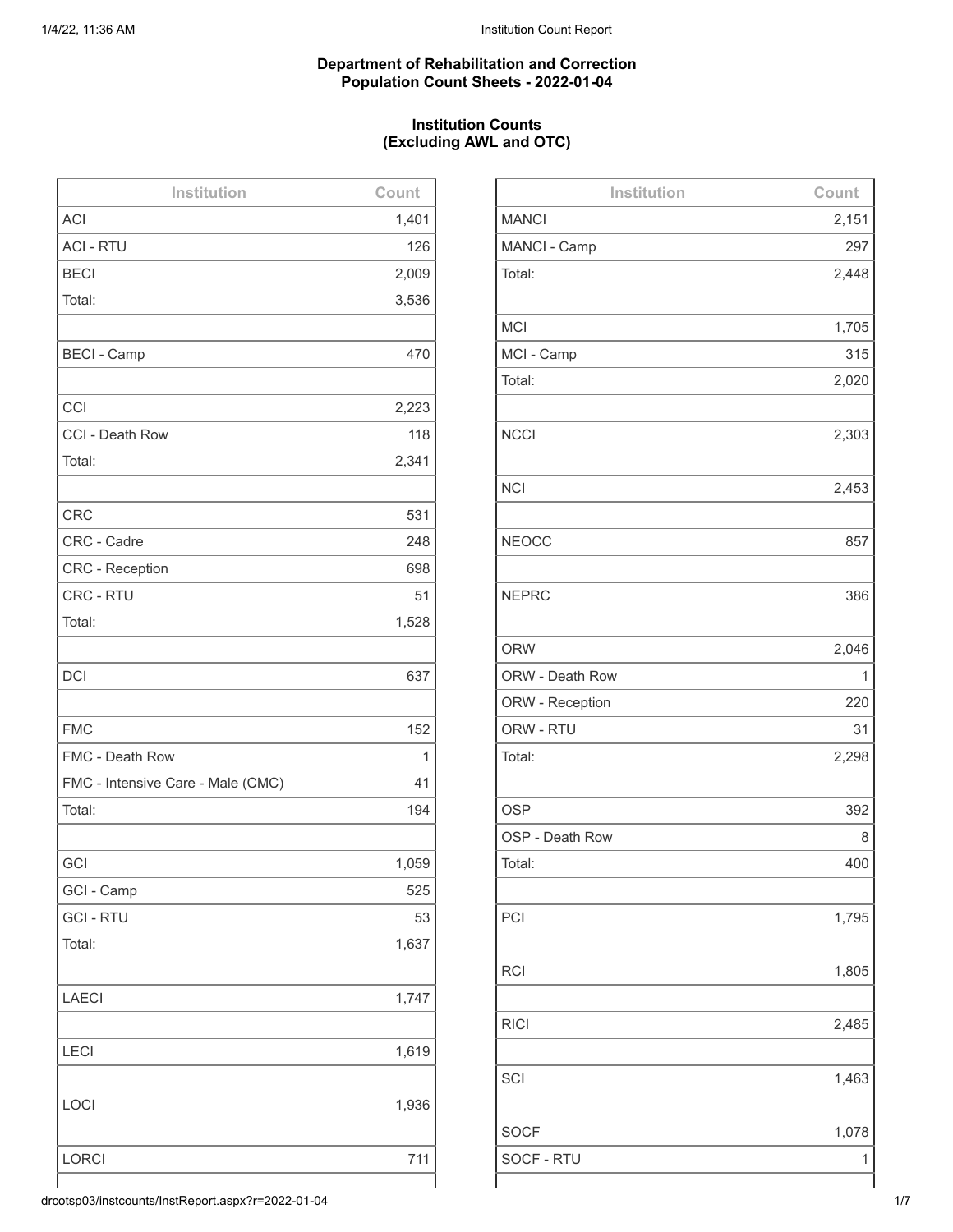| <b>LORCI - Cadre</b>     | 234   |
|--------------------------|-------|
| <b>LORCI - Reception</b> | 127   |
| Total:                   | 1,072 |
|                          |       |
| <b>MACI</b>              | 637   |
| MACI - Minimum           | 1,266 |
| Total:                   | 1,903 |

#### 1/4/22, 11:36 AM Institution Count Report

|                  | <b>Total Population:</b> | 43,460 |
|------------------|--------------------------|--------|
|                  |                          |        |
| Total:           |                          | 1,018  |
| <b>WCI - RTU</b> |                          | 28     |
| <b>WCI</b>       |                          | 990    |
|                  |                          |        |
| Total:           |                          | 656    |
| <b>TOCI - PC</b> |                          | 125    |
| <b>TOCI</b>      |                          | 531    |
|                  |                          |        |
| Total:           |                          | 1,374  |
| TCI - Camp       |                          | 339    |
| <b>TCI</b>       |                          | 1,035  |
|                  |                          |        |
| Total:           |                          | 1,079  |

\* The Total Population includes 30 Offenders with Reason Codes 30 & 31. \*\* The Total Population includes 29 Offenders with Reason Code 0A.

### **Male Population by Security Level (Include AWL and Exclude OTC)**

|                        | <b>Total Male</b> | 40,074      | 411        | 294      | 40,191 |
|------------------------|-------------------|-------------|------------|----------|--------|
| <b>Total Death Row</b> |                   | 130         |            | 0        | 131    |
| Total Level 1          |                   | 13,652      | 124        | 70       | 13,706 |
| Total Level 2          |                   | 15,395      | 144        | 104      | 15,435 |
| Total Level 3          |                   | 8,762       | 125        | 108      | 8,779  |
| Total Level 4          |                   | 1,009       | 10         | 6        | 1,013  |
| <b>Total Level E</b>   |                   | 1,126       |            | 6        | 1,127  |
| <b>Security Level</b>  |                   | <b>Body</b> | <b>AWL</b> | $(-OTC)$ | Total  |
|                        |                   |             |            |          |        |

#### **Female Population by Institution (Include AWL and Exclude OTC)**

| Institution     |                     | <b>Body</b> | <b>AWL</b> | $(-OTC)$       | Total |
|-----------------|---------------------|-------------|------------|----------------|-------|
| DCI             |                     | 636         | 3          | $\overline{2}$ | 637   |
| <b>FMC</b>      |                     | 6           | $\Omega$   | 0              | 6     |
| <b>NEPRC</b>    |                     | 386         | 3          | 0              | 389   |
| <b>ORW</b>      |                     | 2,046       | 29         | 21             | 2,054 |
| ORW - Death Row |                     |             | $\Omega$   | 0              | 1     |
| ORW - Reception |                     | 220         | 7          | 4              | 223   |
| ORW - RTU       |                     | 31          | $\Omega$   | $\Omega$       | 31    |
|                 | <b>Total Female</b> | 3,326       | 42         | 27             | 3,341 |
|                 |                     |             |            |                |       |
|                 |                     |             |            |                |       |

**Total Population: 43,400 453 321 43,532**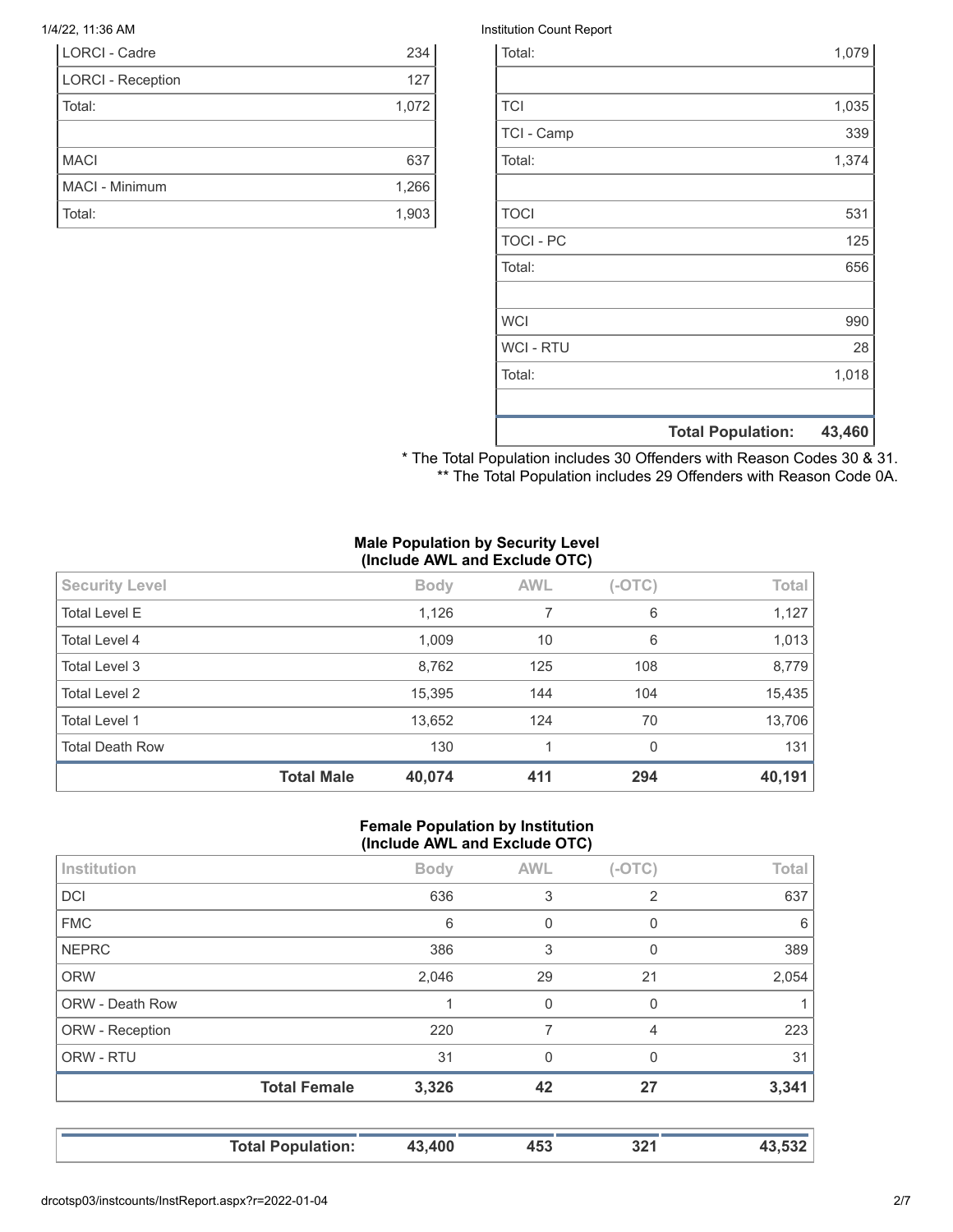| Male Population by Institution: Security Level 5 and E |  |
|--------------------------------------------------------|--|
| (Include AWL and Exclude OTC)                          |  |

| Institution  |                      | <b>Body</b>               | AWL                 | $(-OTC)$                  | Total                     |
|--------------|----------------------|---------------------------|---------------------|---------------------------|---------------------------|
| $\sf ACI$    |                      | $\sqrt{3}$                | $\mathbf 0$         | $\mathbf 0$               | $\ensuremath{\mathsf{3}}$ |
| CRC          |                      | $\ensuremath{\mathsf{3}}$ | $\mathsf{O}\xspace$ | $\mathsf{O}\xspace$       | $\ensuremath{\mathsf{3}}$ |
| CRC - RTU    |                      | $\mathbf 5$               | $\boldsymbol{0}$    | $\mathsf{O}\xspace$       | $\,$ 5 $\,$               |
| ${\sf FMC}$  |                      | $\mathbf{1}$              | $\mbox{O}$          | $\mathsf 0$               | $\mathbf{1}$              |
| LAECI        |                      | $\mathbf{1}$              | $\mbox{O}$          | $\mathsf 0$               | $\mathbf{1}$              |
| LECI         |                      | 22                        | $\boldsymbol{0}$    | $\mathbf 0$               | 22                        |
| LOCI         |                      | $\sqrt{2}$                | $\mathsf{O}\xspace$ | $\mathbf 0$               | $\sqrt{2}$                |
| LORCI        |                      | $\mathbf{1}$              | $\mathsf{O}\xspace$ | $\mathbf 0$               | $\mathbf{1}$              |
| MACI         |                      | 12                        | $\mathsf{O}\xspace$ | $\mathbf 0$               | 12                        |
| <b>MANCI</b> |                      | 20                        | $\mathbf 0$         | $\mathsf{O}\xspace$       | $20\,$                    |
| <b>MCI</b>   |                      | $\sqrt{3}$                | $\boldsymbol{0}$    | $\mathsf{O}\xspace$       | $\,$ 3 $\,$               |
| <b>OSP</b>   |                      | 307                       | $\sqrt{2}$          | $\sqrt{2}$                | 307                       |
| <b>RCI</b>   |                      | 37                        | $\mbox{O}$          | $\mathbf 0$               | 37                        |
| <b>RICI</b>  |                      | $\overline{4}$            | $\mathsf{O}\xspace$ | $\mathbf 0$               | $\overline{4}$            |
| SCI          |                      | $\mathbf{1}$              | $\mathbf 0$         | $\mathsf{O}\xspace$       | $\mathbf{1}$              |
| SOCF         |                      | 535                       | $\sqrt{4}$          | $\ensuremath{\mathsf{3}}$ | 536                       |
| <b>TCI</b>   |                      | 24                        | $\mathbf 0$         | $\mathbf 0$               | 24                        |
| <b>TOCI</b>  |                      | 127                       | $\mathbf{1}$        | $\mathbf{1}$              | 127                       |
| TOCI - PC    |                      | $\overline{2}$            | $\mathbf 0$         | $\mathsf{O}\xspace$       | $\overline{2}$            |
| WCI          |                      | 11                        | $\mathbf 0$         | $\mathsf 0$               | 11                        |
| WCI - RTU    |                      | $\sqrt{5}$                | $\mathsf{O}\xspace$ | $\mathsf 0$               | $\sqrt{5}$                |
|              | <b>Total Level 5</b> | 1,126                     | $\overline{7}$      | $\bf 6$                   | 1,127                     |

### **Male Population by Institution: Security Level 4 (Include AWL and Exclude OTC)**

| Institution                       | <b>Body</b>    | <b>AWL</b>  | $(-OTC)$    | Total          |
|-----------------------------------|----------------|-------------|-------------|----------------|
| ACI                               | 4              | $\mathbf 0$ | 0           | 4              |
| CRC                               | $\overline{2}$ | 0           | 0           | $\overline{2}$ |
| CRC - Reception                   |                | $\mathbf 0$ | 0           |                |
| CRC - RTU                         | 11             | $\mathbf 0$ | $\mathbf 0$ | 11             |
| <b>FMC</b>                        | 1              | 0           | $\mathbf 0$ | 1              |
| FMC - Intensive Care - Male (CMC) |                | $\mathbf 0$ | 0           |                |
| <b>LORCI</b>                      | 11             | $\mathbf 0$ | 0           | 11             |
| <b>MACI</b>                       | 12             | $\mathbf 0$ | $\mathbf 0$ | 12             |
| <b>OSP</b>                        | 58             | $\mathbf 0$ | $\Omega$    | 58             |
| <b>SOCF</b>                       | 498            | 8           | 5           | 501            |
| SOCF - RTU                        | 1              | 0           | $\Omega$    |                |
| <b>TOCI</b>                       | 388            | 2           |             | 389            |
| TOCI - PC                         | 13             | 0           | 0           | 13             |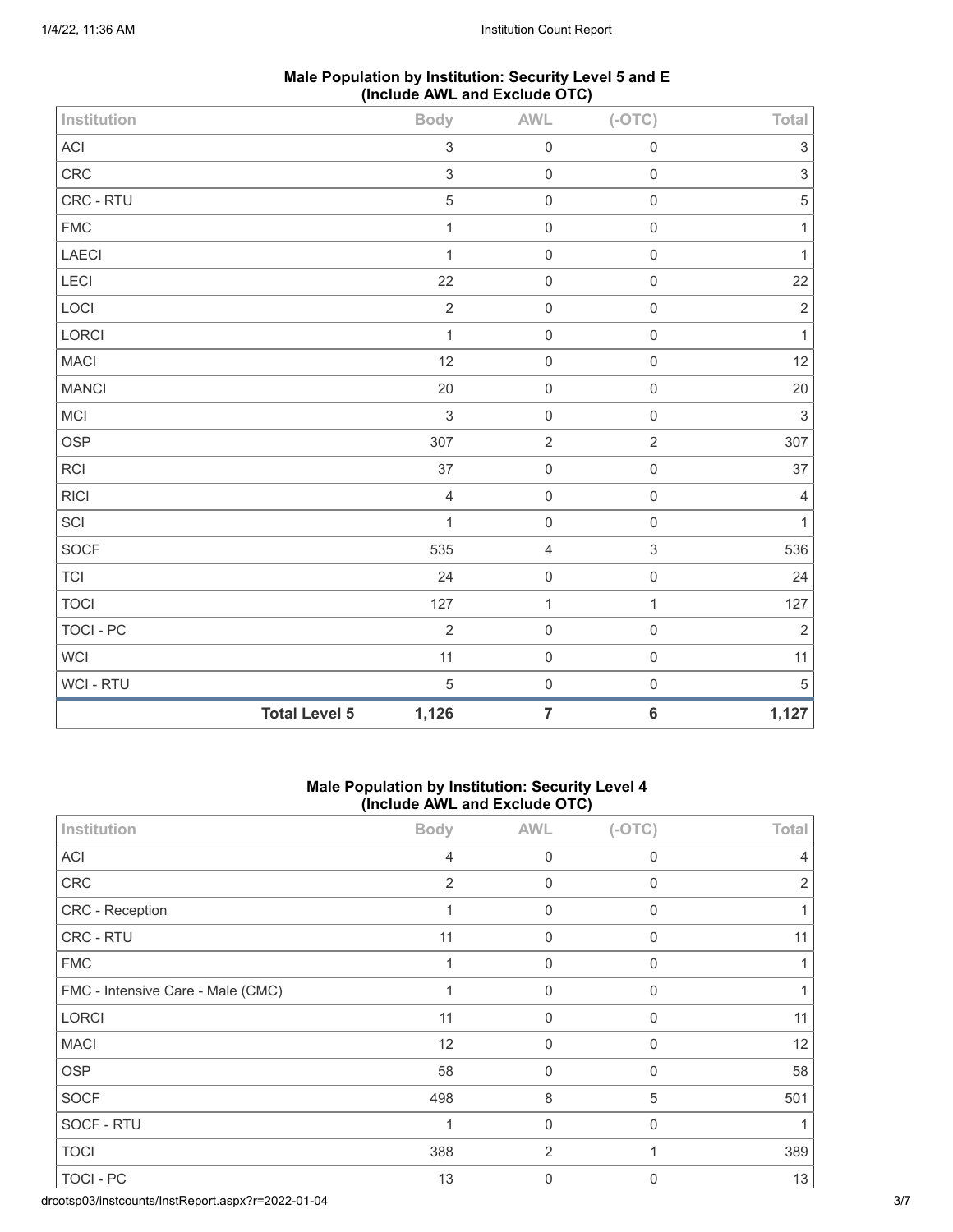#### 1/4/22, 11:36 AM Institution Count Report

| WCI - RTU |                      |       |  |    |
|-----------|----------------------|-------|--|----|
|           | <b>Total Level 4</b> | 1,009 |  | IJ |

## **Male Population by Institution: Security Level 3 (Include AWL and Exclude OTC)**

| Institution                       |                      | <b>Body</b>      | <b>AWL</b>          | $(-OTC)$            | Total            |
|-----------------------------------|----------------------|------------------|---------------------|---------------------|------------------|
| <b>ACI</b>                        |                      | 17               | $\mathbf 0$         | $\mathsf 0$         | 17               |
| <b>ACI - RTU</b>                  |                      | $\mathbf{1}$     | $\mathbf 0$         | $\mathbf 0$         | 1                |
| <b>BECI</b>                       |                      | $\mathbf{1}$     | $\mathbf{1}$        | $\mathbf{1}$        | 1                |
| CCI                               |                      | 12               | $\mathbf 0$         | $\mathbf 0$         | 12               |
| CRC                               |                      | 319              | 26                  | 25                  | 320              |
| CRC - Cadre                       |                      | 5                | $\mathbf 0$         | $\mathbf 0$         | $\sqrt{5}$       |
| CRC - Reception                   |                      | 446              | $\,8\,$             | $\,6\,$             | 448              |
| CRC - RTU                         |                      | 34               | $\mathbf 0$         | $\mathbf 0$         | 34               |
| <b>FMC</b>                        |                      | 5                | $\mathbf 0$         | $\mathbf 0$         | 5                |
| FMC - Intensive Care - Male (CMC) |                      | $\mathbf{1}$     | $\mathbf 0$         | $\mathsf 0$         | 1                |
| GCI                               |                      | $\mathfrak{S}$   | $\mathbf 0$         | $\mathsf{O}\xspace$ | 3                |
| LAECI                             |                      | 19               | $\mathbf{1}$        | $\mathbf{1}$        | 19               |
| LECI                              |                      | 1,248            | $\boldsymbol{7}$    | 5                   | 1,250            |
| LOCI                              |                      | $\overline{2}$   | $\mathbf 0$         | $\mathsf 0$         | $\mathbf 2$      |
| LORCI                             |                      | 323              | 36                  | 35                  | 324              |
| <b>LORCI - Cadre</b>              |                      | 99               | $\mathbf 0$         | $\mathbf 0$         | 99               |
| <b>LORCI - Reception</b>          |                      | 77               | $\sqrt{3}$          | $\overline{c}$      | 78               |
| <b>MACI</b>                       |                      | 522              | $\sqrt{2}$          | $\mathbf{2}$        | 522              |
| <b>MANCI</b>                      |                      | 1,827            | 11                  | $\overline{7}$      | 1,831            |
| <b>NCCI</b>                       |                      | $6\,$            | $\mathbf 0$         | $\mathsf 0$         | 6                |
| <b>NCI</b>                        |                      | 20               | $\mathbf 0$         | $\mathbf 0$         | 20               |
| <b>NEOCC</b>                      |                      | 452              | 11                  | 10                  | 453              |
| <b>OSP</b>                        |                      | $\,$ 3 $\,$      | $\mathbf 0$         | $\mathbf 0$         | $\mathfrak{S}$   |
| PCI                               |                      | 28               | $\sqrt{2}$          | $\mathbf 0$         | 30               |
| <b>RCI</b>                        |                      | 1,495            | $\sqrt{5}$          | 5                   | 1,495            |
| <b>RICI</b>                       |                      | $\boldsymbol{9}$ | $\mathbf 0$         | $\mathsf{O}\xspace$ | $\boldsymbol{9}$ |
| SCI                               |                      | 20               | $\mathbf 0$         | $\mathsf{O}\xspace$ | 20               |
| <b>SOCF</b>                       |                      | 44               | $\mathbf 0$         | $\mathsf{O}\xspace$ | 44               |
| <b>TCI</b>                        |                      | 861              | $\overline{4}$      | $\mathfrak{S}$      | 862              |
| TCI - Camp                        |                      | $\mathbf{1}$     | $\mathsf{O}\xspace$ | $\,0\,$             | $\mathbf{1}$     |
| <b>TOCI</b>                       |                      | 12               | $\mathbf{1}$        | $\mathbf{1}$        | 12               |
| <b>TOCI - PC</b>                  |                      | 44               | $\mathbf 0$         | $\mathsf{O}\xspace$ | 44               |
| <b>WCI</b>                        |                      | 794              | $\overline{7}$      | 5                   | 796              |
| WCI - RTU                         |                      | 12               | $\mathsf{O}\xspace$ | $\mathsf{O}\xspace$ | 12               |
|                                   | <b>Total Level 3</b> | 8,762            | 125                 | 108                 | 8,779            |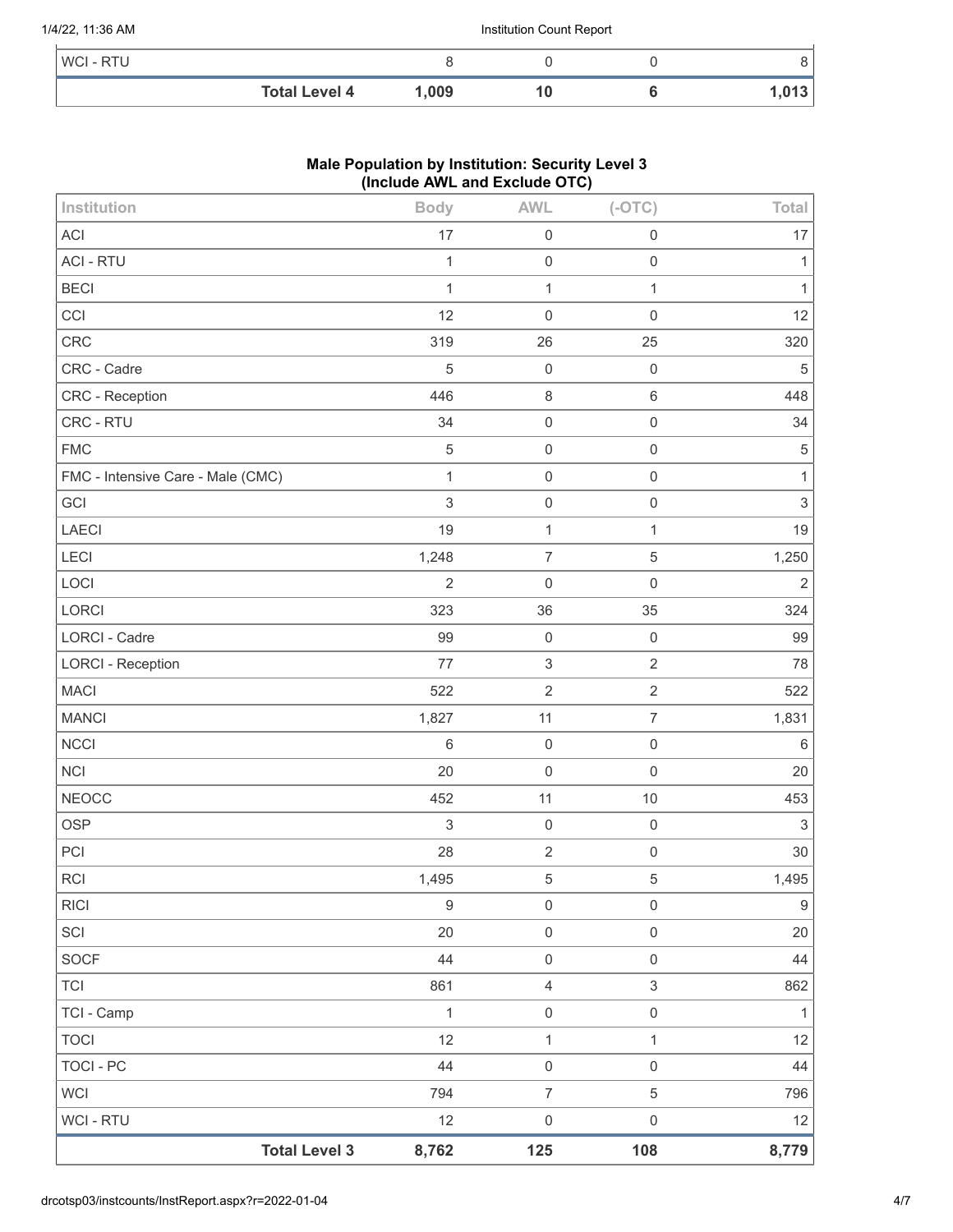#### **Male Population by Institution: Security Level 2 (Include AWL and Exclude OTC)**

| <b>Total Level 2</b>              | 15,395         | 144                 | 104                 | 15,435           |
|-----------------------------------|----------------|---------------------|---------------------|------------------|
| <b>WCI</b>                        | 120            | $\mathbf 0$         | $\mathsf{O}\xspace$ | 120              |
| <b>TOCI - PC</b>                  | 66             | $\mathsf 0$         | $\mathsf{O}\xspace$ | 66               |
| <b>TOCI</b>                       | $\overline{4}$ | $\mathbf 0$         | $\mathsf{O}\xspace$ | $\overline{4}$   |
| TCI - Camp                        | $\mathbf{1}$   | $\mathbf 0$         | $\mathsf{O}\xspace$ | 1                |
| <b>TCI</b>                        | 131            | $\mathbf 0$         | $\mathsf{O}\xspace$ | 131              |
| <b>SOCF</b>                       | 1              | $\mathbf 0$         | $\mathsf{O}\xspace$ | $\mathbf{1}$     |
| SCI                               | 917            | $\boldsymbol{9}$    | $\,8\,$             | 918              |
| <b>RICI</b>                       | 1,338          | 14                  | 12                  | 1,340            |
| <b>RCI</b>                        | 272            | $\mathbf{1}$        | $\mathbf{1}$        | 272              |
| PCI                               | 983            | $\overline{7}$      | $\mathbf{1}$        | 989              |
| <b>OSP</b>                        | 1              | $\mathbf 0$         | $\mathsf{O}\xspace$ | $\mathbf{1}$     |
| <b>NEOCC</b>                      | 404            | 14                  | 14                  | 404              |
| <b>NCI</b>                        | 1,377          | 12                  | $\boldsymbol{9}$    | 1,380            |
| <b>NCCI</b>                       | 868            | $\overline{7}$      | $\,$ 5 $\,$         | 870              |
| MCI                               | 1,173          | 13                  | $\overline{7}$      | 1,179            |
| <b>MANCI</b>                      | 273            | $\sqrt{2}$          | $\mathbf{1}$        | 274              |
| <b>MACI</b>                       | 91             | $\mathsf 0$         | $\mathsf 0$         | 91               |
| <b>LORCI - Reception</b>          | 36             | $\mathbf 0$         | $\mathsf{O}\xspace$ | 36               |
| <b>LORCI - Cadre</b>              | 54             | $\mathbf 0$         | $\mathsf 0$         | 54               |
| LORCI                             | 121            | $\boldsymbol{7}$    | $\overline{7}$      | 121              |
| LOCI                              | 965            | $\boldsymbol{7}$    | $\overline{4}$      | 968              |
| LECI                              | 349            | $\,0\,$             | $\mathsf 0$         | 349              |
| LAECI                             | 992            | 16                  | 15                  | 993              |
| <b>GCI - RTU</b>                  | 42             | $\mathbf 0$         | $\mathsf 0$         | 42               |
| GCI                               | 546            | $\mathbf 1$         | $\mathsf 0$         | 547              |
| FMC - Intensive Care - Male (CMC) | $\mathsf g$    | $\mathsf 0$         | $\mathsf 0$         | $\boldsymbol{9}$ |
| <b>FMC</b>                        | 15             | $\overline{4}$      | $\mathsf 0$         | 19               |
| DCI                               | $\mathbf{1}$   | $\mathbf 0$         | $\mathsf 0$         | $\mathbf{1}$     |
| CRC - RTU                         | $\mathbf{1}$   | $\mathbf 0$         | $\mathsf 0$         | $\mathbf{1}$     |
| <b>CRC</b> - Reception            | 125            | $\mathsf{O}\xspace$ | $\mathsf 0$         | 125              |
| CRC - Cadre                       | 213            | $\mathbf 0$         | $\mathsf 0$         | 213              |
| CRC                               | 79             | $\mathbf 5$         | $\mathbf 5$         | 79               |
| CCI                               | 1,641          | 11                  | $\,6\,$             | 1,646            |
| <b>BECI</b>                       | 1,303          | 10                  | $\,8\,$             | 1,305            |
| <b>ACI - RTU</b>                  | 100            | $\mathbf 0$         | $\mathsf 0$         | 100              |
| <b>ACI</b>                        | 783            | $\overline{4}$      | 1                   | 786              |
| Institution                       | <b>Body</b>    | <b>AWL</b>          | $(-OTC)$            | Total            |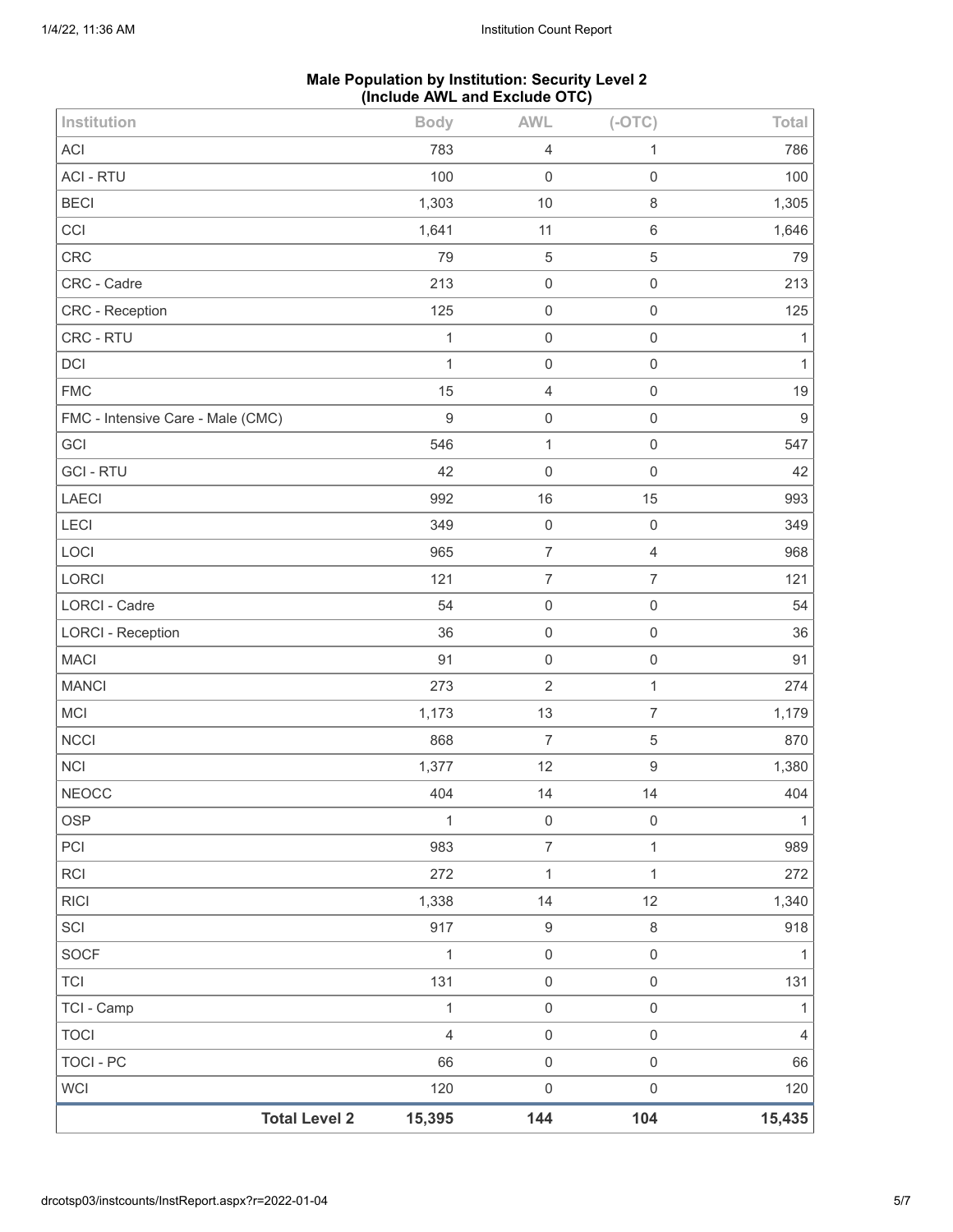1/4/22, 11:36 AM Institution Count Report

### **Male Population by Institution: Security Level 1 (Include AWL and Exclude OTC)**

| Institution                       | <b>Body</b>                    | <b>AWL</b>          | $(-OTC)$                  | Total        |
|-----------------------------------|--------------------------------|---------------------|---------------------------|--------------|
| <b>ACI</b>                        | 594                            | $\, 8$              | $\mathbf 5$               | 597          |
| <b>ACI - RTU</b>                  | 25                             | $\mathbf 0$         | $\mathsf{O}\xspace$       | 25           |
| <b>BECI</b>                       | 705                            | 8                   | 5                         | 708          |
| <b>BECI - Camp</b>                | 470                            | $\mathbf 0$         | $\mathsf{O}\xspace$       | 470          |
| CCI                               | 570                            | $\overline{2}$      | $\overline{2}$            | 570          |
| <b>CRC</b>                        | 74                             | $\,6\,$             | $\,6\,$                   | 74           |
| CRC - Cadre                       | 30                             | $\mathbf 0$         | $\mathsf{O}\xspace$       | 30           |
| CRC - Reception                   | 121                            | $\sqrt{2}$          | $\overline{2}$            | 121          |
| <b>FMC</b>                        | 124                            | $\sqrt{2}$          | $\mathsf{O}\xspace$       | 126          |
| FMC - Intensive Care - Male (CMC) | 30                             | $\mathbf 0$         | $\mathsf{O}\xspace$       | 30           |
| GCI                               | 510                            | 6                   | $\overline{4}$            | 512          |
| GCI - Camp                        | 525                            | $\mathbf{1}$        | $\mathbf{1}$              | 525          |
| <b>GCI-RTU</b>                    | 11                             | $\mathbf 0$         | $\mathsf{O}\xspace$       | 11           |
| <b>LAECI</b>                      | 735                            | 11                  | $\,6\,$                   | 740          |
| LOCI                              | 967                            | $\boldsymbol{9}$    | $\overline{2}$            | 974          |
| LORCI                             | 255                            | $\,8\,$             | $\,8\,$                   | 255          |
| LORCI - Cadre                     | 81                             | $\mathbf 0$         | $\,0\,$                   | 81           |
| <b>LORCI - Reception</b>          | 14                             | $\mathbf 0$         | $\mathsf{O}\xspace$       | 14           |
| MACI - Minimum                    | 1,266                          | 14                  | 11                        | 1,269        |
| <b>MANCI</b>                      | 31                             | $\overline{4}$      | $\overline{2}$            | 33           |
| MANCI - Camp                      | 297                            | $\mathbf{1}$        | $\mathbf{1}$              | 297          |
| MCI                               | 529                            | $\overline{7}$      | $\overline{2}$            | 534          |
| MCI - Camp                        | 315                            | $\mathbf 0$         | $\mathsf{O}\xspace$       | 315          |
| <b>NCCI</b>                       | 1,429                          | $\boldsymbol{7}$    | $\ensuremath{\mathsf{3}}$ | 1,433        |
| <b>NCI</b>                        | 1,056                          | 3                   | $\overline{2}$            | 1,057        |
| <b>NEOCC</b>                      | $\mathbf{1}$                   | $\mathsf 0$         | $\mathsf{O}\xspace$       | $\mathbf{1}$ |
| <b>OSP</b>                        | 23                             | $\mathbf{1}$        | $\mathbf{1}$              | 23           |
| PCI                               | 784                            | 12                  | $\overline{4}$            | 792          |
| <b>RICI</b>                       | 1,134                          | 6                   | $\overline{2}$            | 1,138        |
| SCI                               | 525                            | $\overline{4}$      | $\mathbf{1}$              | 528          |
| <b>TCI</b>                        | 19                             | $\mathbf{2}$        | $\mathsf{O}\xspace$       | 21           |
| TCI - Camp                        | 337                            | $\mathsf{O}\xspace$ | $\mathsf{O}\xspace$       | 337          |
| <b>WCI</b>                        | 65                             | $\mathsf 0$         | $\mathsf{O}\xspace$       | 65           |
|                                   | <b>Total Level 1</b><br>13,652 | 124                 | 70                        | 13,706       |

# **High Offender ID's**

Correctional Reception Center: A796339 Lorain Correctional Institution: A796300